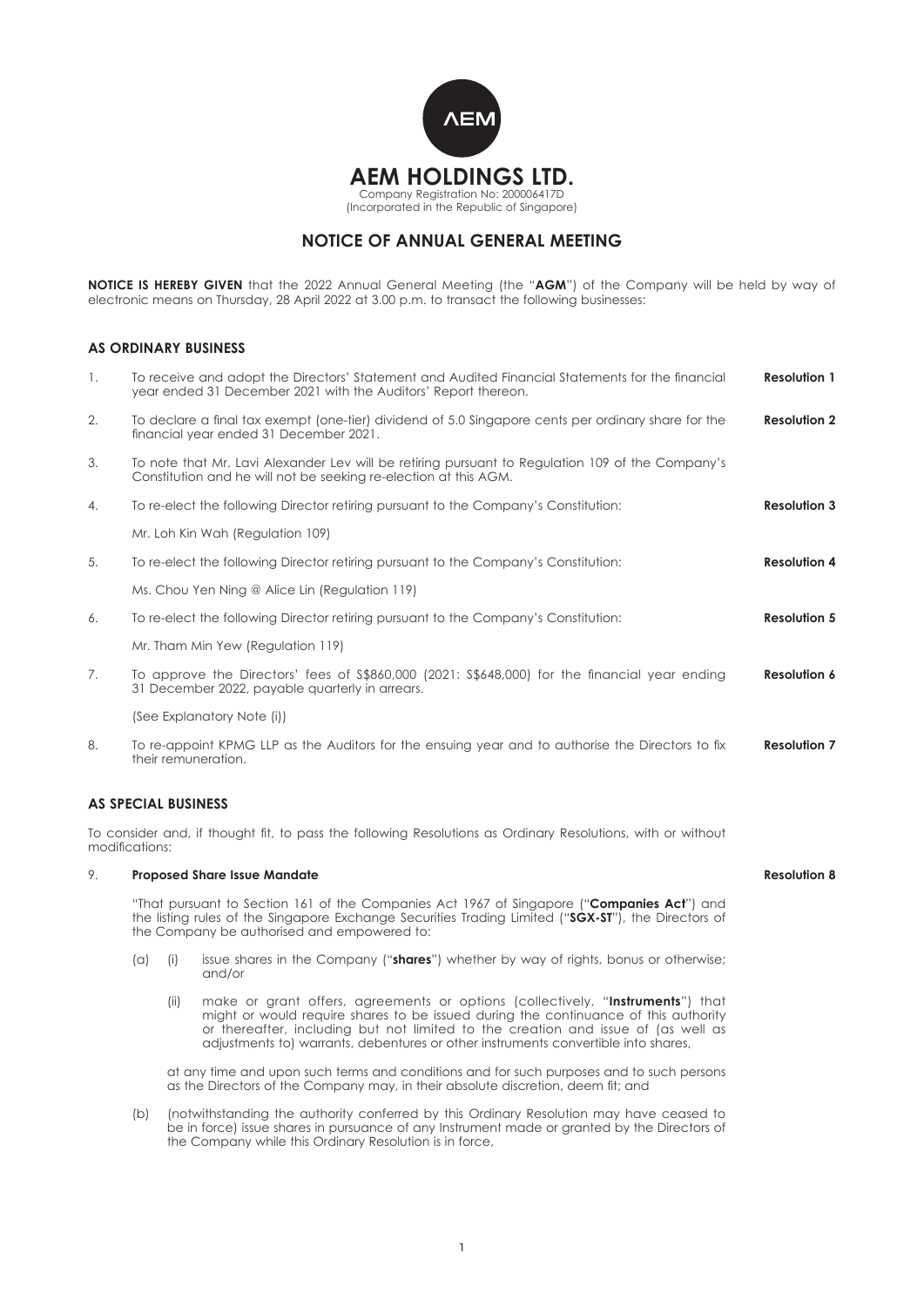#### provided that:

- (A) the aggregate number of shares to be issued pursuant to this Ordinary Resolution (including shares to be issued in pursuance of Instruments made or granted pursuant to this Ordinary Resolution) shall not exceed fifty per centum (50%) of the total number of issued shares (excluding treasury shares and subsidiary holdings, if any) in the capital of the Company (as calculated in accordance with sub-paragraph (B) below), of which the aggregate number of shares and Instruments to be issued other than on a pro rata basis to shareholders of the Company shall not exceed ten per centum (10%) of the total number of issued shares (excluding treasury shares and subsidiary holdings, if any) in the capital of the Company (as calculated in accordance with sub-paragraph (B) below);
- (B) (subject to such manner of calculation as may be prescribed by the SGX-ST) for the purpose of determining the aggregate number of shares that may be issued under sub-paragraph (A) above, the percentage of the total number of issued shares of the Company (excluding treasury shares and subsidiary holdings, if any) shall be based on the total number of issued shares (excluding treasury shares and subsidiary holdings, if any) in the capital of the Company at the time this Ordinary Resolution is passed, after adjusting for:
	- (i) new shares arising from the conversion or exercise of any convertible securities;
	- (ii) new shares arising from exercising share options or vesting of share awards, provided the share options or share awards were granted in compliance with the Listing Manual of the SGX-ST; and
	- (iii) any subsequent bonus issue, consolidation or subdivision of shares,

 provided further that adjustments in accordance with sub-paragraphs B(i) and (ii) above are only to be made in respect of new shares arising from convertible securities, share options or share awards which were issued and outstanding or subsisting at the time of the passing of this Ordinary Resolution;

- (C) in exercising the authority conferred by this Ordinary Resolution, the Company shall comply with the provisions of the listing rules of the SGX-ST for the time being in force (unless such compliance has been waived by the SGX-ST) and the Constitution of the Company; and
- (D) unless revoked or varied by the Company in a general meeting, such authority conferred by this Ordinary Resolution shall continue in force until the conclusion of the next AGM of the Company or the date by which the next AGM of the Company is required by law to be held whichever is earlier."

(See Explanatory Note (ii))

# 10. **Share Purchase Mandate Renewal**

"That:

- (a) for the purposes of Sections 76C and 76E of the Companies Act as may be amended from time to time, the exercise by the Directors of all the powers of the Company to purchase or otherwise acquire issued and fully paid ordinary shares in the capital of the Company (the "Shares") not exceeding in aggregate the Maximum Limit (as hereafter defined), at such price(s) as may be determined by the Directors from time to time up to the Maximum Price (as hereafter defined), whether by way of:
	- (i) market purchase(s) on the SGX-ST and/or any other stock exchange on which the Shares may from the time being be listed and quoted ("**Other Exchange**"); and/or
	- off-market purchase(s) if effected otherwise than on the SGX-ST or, as the case may be, other Exchange in accordance with any equal access scheme(s) as may be determined or formulated by the Directors as they may, in their absolute discretion, deem fit, which scheme(s) shall satisfy all the conditions prescribed by the Companies Act;

 and otherwise in accordance with all other laws, regulations and rules of the SGX-ST or, as the case may be, Other Exchange as may for the time being be applicable, be and is hereby authorised and approved generally and unconditionally (the "**Share Purchase Mandate**");

- (b) unless varied or revoked by the Company in general meeting, the authority conferred on the Directors of the Company pursuant to the Share Purchase Mandate may be exercised by the Directors at any time and from time to time during the period commencing from the date of the passing of this Ordinary Resolution and expiring on the earliest of:
	- (i) the date on which the next AGM of the Company is held; or
	- (ii) the date by which the next AGM of the Company is required by law to be held; or
	- (iii) the date on which the purchases or acquisitions of Shares pursuant to the Share Purchase Mandate have been carried out to the full extent mandated; and

# **Resolution 9**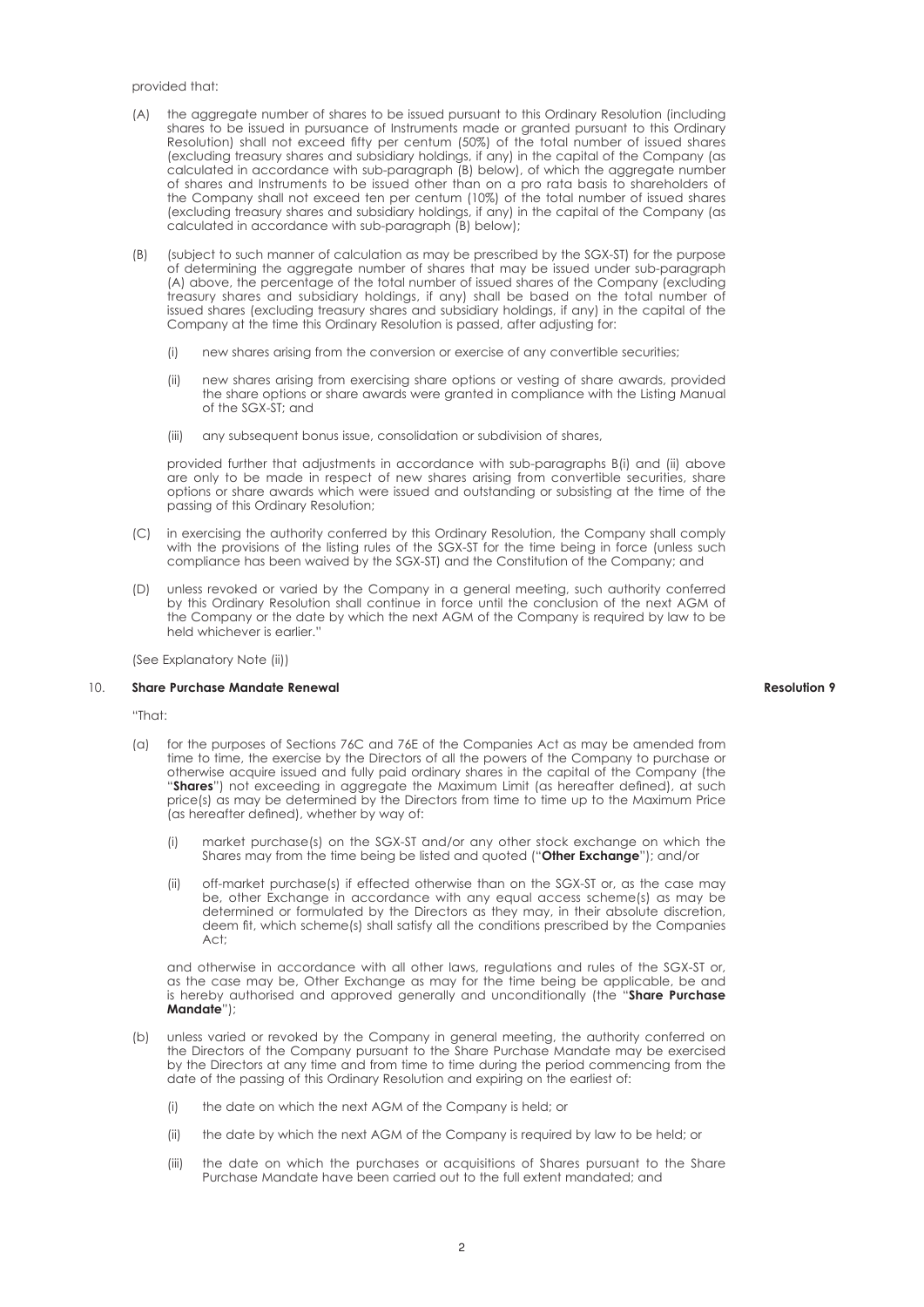(c) the Directors of the Company and each of them be and are hereby authorised and empowered to complete and to do all such acts and things (including executing such documents as may be required) as they may consider necessary, desirable or expedient in the interests of the Company in connection with or for the purposes of giving full effect to the Share Purchase Mandate.

In this Ordinary Resolution:

 "Maximum Limit" means that number of issued Shares representing ten per centum (10%) of the total number of issued Shares (excluding treasury shares and subsidiary holdings, if any) of the Company as at the date of the passing of this Ordinary Resolution; and

 "Maximum Price", in relation to a Share to be purchased or acquired, means the purchase price (excluding brokerage, commission, applicable goods and services tax and other related expenses) which shall not exceed:

- in the case of a market purchase of a Share, one hundred and five per centum (105%) of the Average Closing Price of the Shares; and
- (ii) in the case of an off-market purchase of a Share pursuant to an equal access scheme, one hundred and ten per centum (110%) of the Average Closing Price of the Shares.

#### where:

"Average Closing Price" means the average of the last dealt prices of a Share for the five consecutive market days on which the Shares are transacted on the SGX-ST immediately preceding the date of market purchase by the Company or, as the case may be, the date of the making of the offer pursuant to the off-market purchase, and deemed to be adjusted in accordance with the listing rules of the SGX-ST for any corporate action which occurs during the relevant five-day period and the day of the market purchase or, as the case may be, the date of the making of the offer pursuant to the off-market purchase; and

 "date of the making of the offer" means the date on which the Company announces its intention to make an offer for the purchase or acquisition of Shares from holders of Shares, stating therein the purchase price (which shall not be more than the Maximum Price calculated on the foregoing basis) for each Share and the relevant terms of the equal access scheme for effecting the off-market purchase.

(See Explanatory Note (iii))

11. To transact any other business which may be properly transacted at an AGM.

#### **Explanatory Notes:**

(i) The proposed Ordinary Resolution 6 above, if passed, will facilitate the Company in making payment of Directors' fees during the financial year in which the fees are incurred, that is, during the financial year ending 31 December 2022 ("**FY2022**") (S\$648,000 for the previous financial year). The Directors' fees for the non-executive Directors are calculated based on, among other things, the number of expected Board and Committee meetings for FY2022 and the number of Directors expected to hold office during the course of that year. In the event that the amount proposed is insufficient, approval will be sought at the next AGM for payments to meet the shortfall.

The remuneration framework for Directors' fees for FY2022 remains unchanged from that for FY2021 except that with effect from 1 January 2022, the Chairman of the Board will receive an allin Chairman's fee of S\$343,000, which explains the slight increase in Directors' fees.

In arriving at the proposed fee of S\$343,000 for the Chairman, the Board (at the recommendation of the Remuneration Committee, with the Chairman abstaining from the Board's deliberations), took into account (inter alia) the greater commitment required of the Chairman in spending time outside regular Board and Board Committee meetings to guide and provide oversight to the Company and its Management, the increased amount of time the Chairman spends on the Company's matters, including input and guidance on strategic issues as well as supporting Management in maintaining communications with stakeholders, the familiarity which the Chairman has with Management and their work and development and the Directors' fee structure in comparable listed companies in Singapore that have chairmen with similar roles and responsibilities. With the introduction of the new all-in Chairman's fee, the Chairman will not receive the Directors' basic yearly retainer fee, nor any further fees or allowances for serving as a chairman or member of any Board Committees.

In determining the amount of the all-in Chairman's fee, the Remuneration Committee made reference to benchmark ratios of all-in Chairman's fees relative to the average non-executive Directors' fees of relevant listed companies in Singapore which had similar active Chairman commitments, as provided by the external consultant, Willis Towers Watson.

The aggregate fees paid to the Directors for FY2021 was S\$624,000. Additional information on the Directors' fees can be found under 'Corporate Governance' in the Company's Annual Report 2021.

Shareholders' approval is required for the Directors' fees pursuant to the Companies Act and the Constitution of the Company.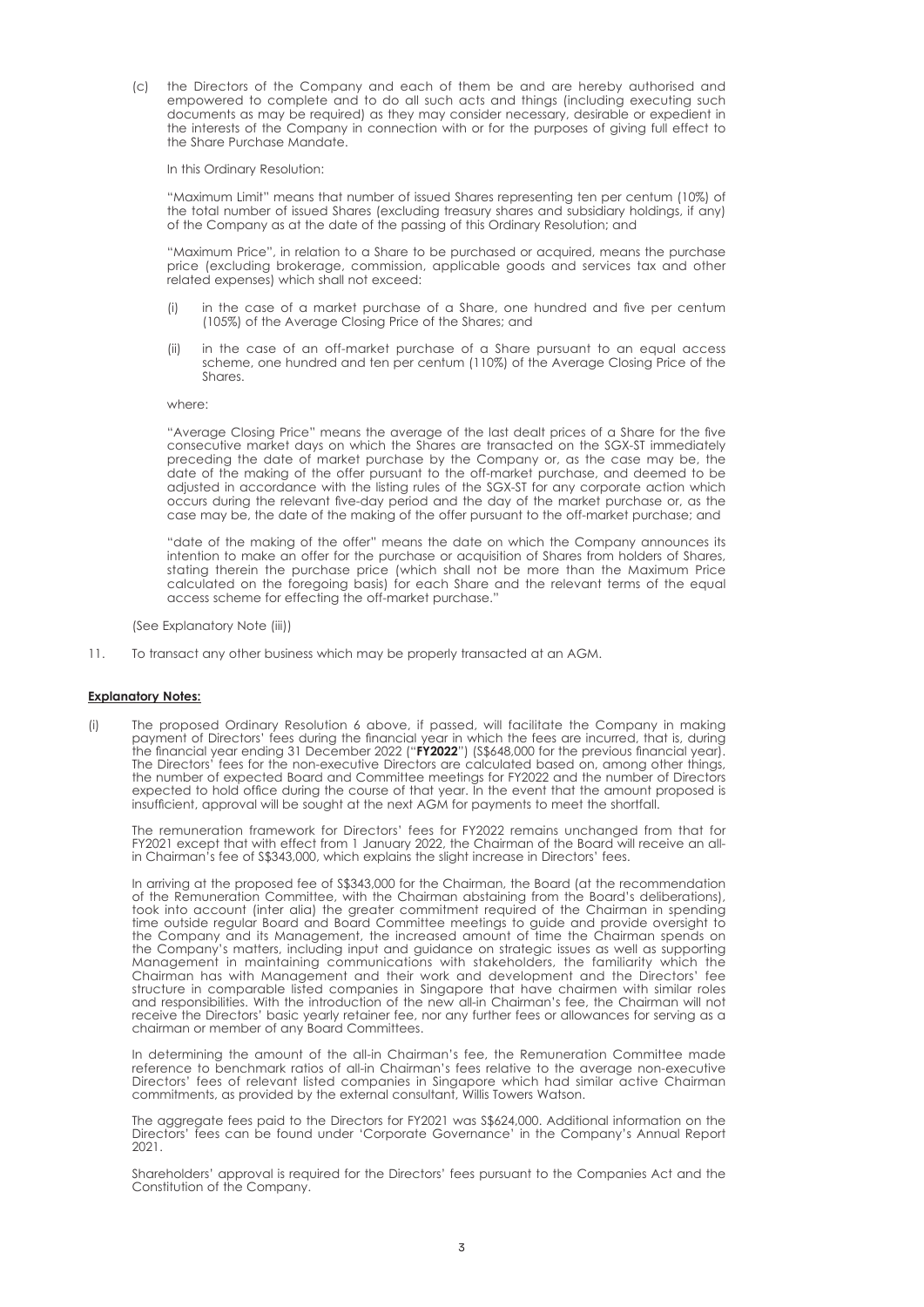(ii) The proposed Ordinary Resolution 8 above, if passed, will (unless varied or revoked by the Company in general meeting) empower the Directors of the Company, effective until the conclusion of the next AGM of the Company, or the date by which the next AGM of the Company is required by law to be held, whichever is the earlier, to issue shares, make or grant instruments convertible into shares and to issue shares pursuant to such instruments, up to a number not exceeding, in total, fifty per centum (50%) of the total number of issued shares (excluding treasury shares and subsidiary holdings, if any) in the capital of the Company, of which up to ten per centum (10%) may be issued other than on a pro rata basis to shareholders.

For determining the aggregate number of shares that may be issued, the total number of issued shares (excluding treasury shares and subsidiary holdings, if any) will be calculated based on the total number of issued shares (excluding treasury shares and subsidiary holdings, if any) in the capital of the Company at the time this Ordinary Resolution is passed after adjusting for new shares arising from the conversion or exercise of any convertible securities or share options or vesting of share awards which are outstanding or subsisting at the time when this Ordinary Resolution is passed and any subsequent bonus issue, consolidation or subdivision of shares.

(iii) The proposed Ordinary Resolution 9 above, if passed, will, unless varied or revoked by the Company in general meeting, empower the Directors of the Company from the date of the AGM until the conclusion of the next AGM of the Company, or the date by which the next AGM is required by law to be held, whichever is the earlier, to make on-market and off-market purchases or acquisitions of ordinary shares of the Company up to 10% of the total number of issued shares (excluding treasury shares and subsidiary holdings, if any) in the capital of the Company as at the date of this Ordinary Resolution at a Maximum Price (as defined in Ordinary Resolution 9 above). Detailed information on the Share Purchase Mandate (as defined in Resolution 9 above) is set out in the Letter to Shareholders dated 12 April 2022.

# **NOTICE OF RECORD DATE AND DISTRIBUTION PAYMENT DATE**

As stated in the Notice of Record Date and Distribution Payment Date set out in the Company's announcement dated 25 February 2022, the Company wishes to notify shareholders that the Register of Members and Share Transfer Books of AEM Holdings Ltd. (the "**Company**") will be closed on 17 May 2022 for the purpose of determining members' entitlements to a final tax exempt (one-tier) dividend of 5.0 Singapore cents per ordinary share in respect of the financial year ended 31 December 2021 ("**Proposed Final Dividend**"). The Proposed Final Dividend, if approved by shareholders at the 2022 AGM, will be paid on 31 May 2022.

Duly completed transfers received by the Company's Share Registrar, Boardroom Corporate & Advisory Services Pte. Ltd. at 1 Harbourfront Avenue, #14-07 Keppel Bay Tower, Singapore 098632 up to the close of business at 5.00 p.m. on 17 May 2022 will be registered to determine members' entitlements to the Proposed Final Dividend.

Members whose Securities Accounts with The Central Depository (Pte) Limited ("**CDP**") are credited with ordinary shares in the capital of the Company as at 5.00 p.m. on 17 May 2022 will be entitled to the Proposed Final Dividend.

In respect of shares in Securities Accounts with CDP, the Proposed Final Dividend will be paid by the Company to CDP which will in turn distribute the dividend entitlements to such holders of shares in accordance with its practice.

By Order of the Board

Leong Sook Han Joint Company Secretary

Date: 12 April 2022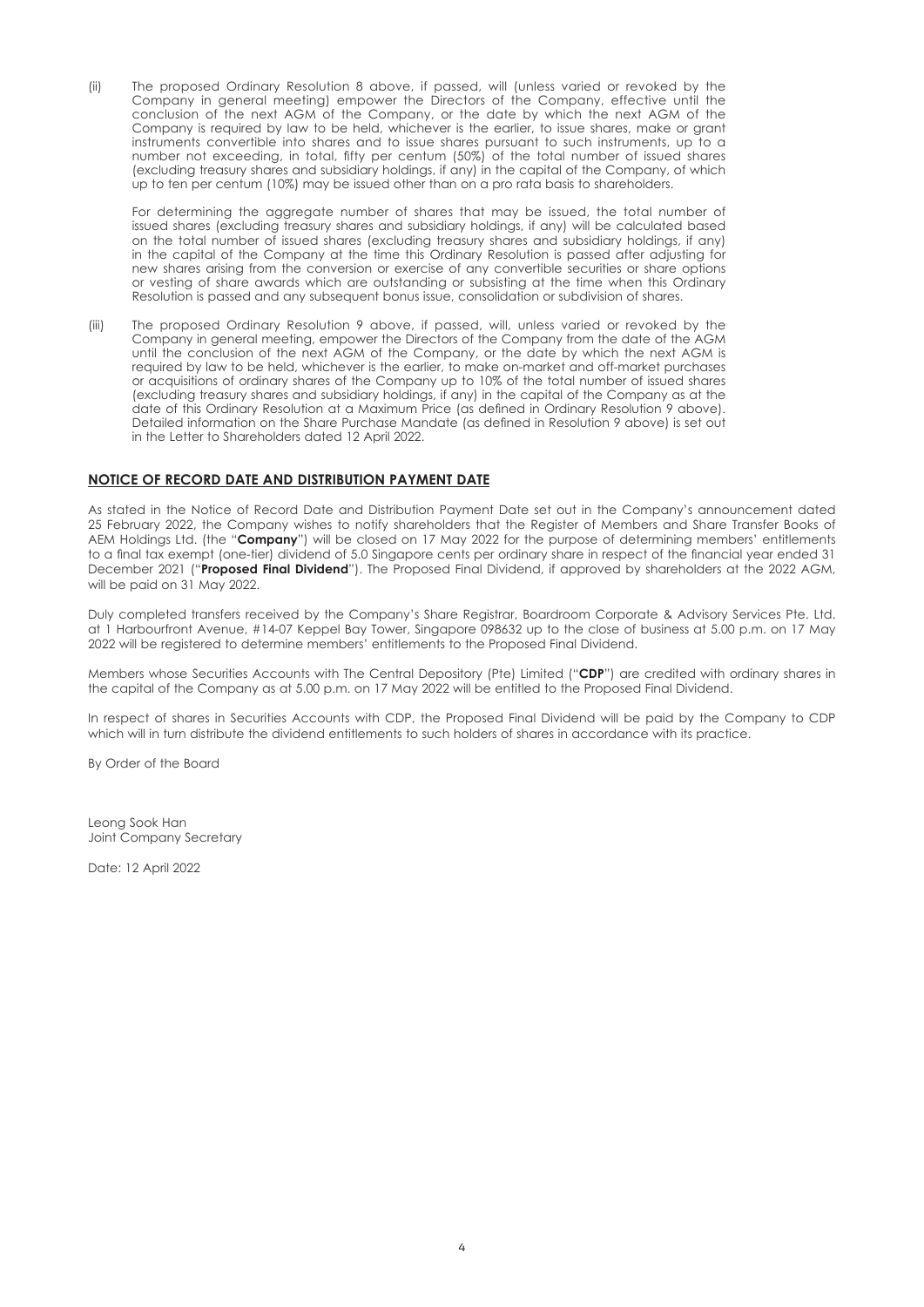#### Notes:

- 1. The AGM is being convened and will be held by way of electronic means pursuant to the COVID-19 (Temporary Measures) (Alternative Arrangements for Meetings for Companies, Variable Capital Companies, Business Trusts, Unit Trusts and Debenture Holders) Order 2020. This Notice of AGM will be sent to members by electronic means via publication on the Company's website at the URL https://www.aem.com.sg/announcements and the SGX website at the URL https://www.sgx.com/securities/company-announcements. For convenience, printed copies of this Notice of AGM, together with the Proxy Form and the Alternative Arrangements Announcement (as defined below), will also be sent by post to shareholders.
- 2. Alternative arrangements relating to, among others, attendance at the AGM via electronic means, submission of questions in advance, addressing of substantial and relevant questions prior to or at the AGM and/or voting by appointing the Chaiman as proxy at the AGM<br>are set out in the Company's accompanying announcement dated 12 April 2022 (the "**Alternat** Announcement may also be accessed at the Company's website at the URL https://www.aem.com.sg/announcements.
- In particular, the AGM will be broadcasted live through an audio-visual webcast and an audio-only feed. Members and investors holding shares in the Company through the Central Provident Fund ("**CPF**") or Supplementary Retirement Scheme ("**SRS**") ("**CPF/SRS**<br>**investors**") who wish to follow the proceedings through a live webcast via their mobile p proceedings through a live audio feed via telephone must pre-register by 3.00 p.m. on 25 April 2022 (the "**Registration Cut-Off Time**"), at the URL https://investors.aem.com.sg/financial-information/agm-2022/. Following verification of his/her/its status as members, an email containing instructions on how to access the live webcast and audio feed of the proceedings of the AGM will be sent to authenticated members and CPF/SRS investors by 12.00 p.m. on 27 April 2022. Members and CPF/SRS investors who do not receive any email by 12.00 p.m. on 27 April 2022, but have registered by the Registration Cut-Off Time, should contact the Company's Share Registrar, Boardroom Corporate & Advisory Services Pte. Ltd., at aem2022agm@boardroomlimited.com or alternatively at +65 6536 5355 between 12.00 p.m. to 5.00 p.m. on 27 April 2022 and between 9.00 a.m. to 12.00 p.m. on 28 April 2022.

Investors holding shares through relevant intermediaries (as defined in Section 181 of the Companies Act) ("**Investors**") (other than<br>CPF/SRS investors) will not be able to pre-register at the URL https://investors.aem.com webcast of the AGM. An Investor (other than CPF/SRS investors) who wishes to participate in the live webcast of the AGM should instead approach his/her relevant intermediary as soon as possible in order for the relevant intermediary to make the necessary arrangements to pre-register. The relevant intermediary is required to submit a consolidated list of participants (setting out in respect of each participant, his/her name, email address and NRIC/Passport number) to the Company's Share Registrar, Boardroom Corporate & Advisory Services Pte. Ltd., via email to **aem2022agm@boardroomlimited.com** no later than 3.00 p.m. on 25 April 2022.

- 4. Members and CPF/SRS investors who pre-register to watch the live webcast or listen to the live audio feed may also submit questions related to the resolutions to be tabled for approval at the AGM. To do so, all questions must be submitted by 3.00 p.m. on 20 April 2022:
- (a) via the following email address at aem2022agm@boardroomlimited.com, with your full name, number of shares held and manner in which you hold shares (via CDP, Scrip, CPF or SRS); or
	- (b) via the pre-registration website; or
	- (c) in hard copy by sending personally or by post and lodging the same at the office of the Company's Share Registrar, Boardroom Corporate & Advisory Services Pte. Ltd., at 1 Harbourfront Avenue, #14-07 Keppel Bay Tower, Singapore 098632.
- 5. **To minimise physical interactions and COVID-19 transmission risks, members will not be able to attend the AGM in person. Members will also not be able to vote online on the resolutions to be tabled for approval at the AGM. If a member (whether individual or corporate) wishes to exercise his/her/its voting rights at the AGM, he/she/it must appoint the Chairman of the AGM as his/her/its proxy to attend, speak and vote on his/her/its behalf at the AGM. In appointing the Chairman of the AGM as proxy, a member (whether individual or**  corporate) must give specific instructions as to voting, or abstentions from voting, in the form of proxy, failing which the appointment will **be treated as invalid.**
- 6. The Chairman of the AGM, as proxy, need not be a member of the Company.
- 7. The instrument appointing the Chairman of the AGM as proxy ("**Proxy Form**") may be accessed at the Company's website at the URL https://www.aem.com.sg/announcements and the SGX website at the URL https://www.sgx.com/securities/company-announcements. The Proxy Form, together with the power of attorney or other authority under which it is signed (if applicable) or a notarially certified copy thereof, must:
- (a) if sent personally or by post, be lodged at the office of the Company's Share Registrar, Boardroom Corporate & Advisory Services Pte. Ltd., at 1 Harbourfront Avenue, #14-07 Keppel Bay Tower, Singapore 098632; or
	- (b) if submitted by email, be received by Boardroom Corporate & Advisory Services Pte. Ltd. at aem2022agm@boardroomlimited.com.

in either case, by no later than 3.00 p.m. on 25 April 2022, and in default the instrument of proxy shall not be treated as valid.

A member who wishes to submit the Proxy Form must first download, complete and sign the Proxy Form, before submitting it by post to the address provided above, or before scanning and sending it by email to the email address provided above.

- 8. The Proxy Form must be signed by the appointor or his attorney duly authorised in writing. Where the Proxy Form is executed by a corporation, it must be either under its common seal or signed on its behalf by a duly authorised officer or attorney.
- 9. The Company shall be entitled to reject the Proxy Form if it is incomplete, improperly completed, illegible or where the true intentions of the appointor are not ascertainable from the instructions of the appointor specified in the Proxy Form (such as in the case where the appointor submits more than one Proxy Form).
- 10. In the case of a member whose Shares are entered against his/her name in the Depository Register, the Company may reject any Proxy Form lodged if such member, being the appointor, is not shown to have Shares entered against his/her name in the Depository Register as at 3.00 p.m. on 25 April 2022, being 72 hours before the time appointed for holding the AGM as certified by The Central Depository (Pte) Limited to the Company.
- 11. Central Provident Fund ("**CPF**") and Supplementary Retirement Scheme ("**SRS**") investors should be informed that if they wish to vote, they should approach their respective CPF Agent Banks or SRS Operators to submit their votes at least 7 working days before the AGM, i.e., by 5.00 p.m. on 18 April 2022. Investors who have deposited their shares into a nominee account should also approach their depository agent and relevant intermediaries to specify their voting instructions at least 7 working days (i.e., by 5.00 p.m. on 18 April 2022) before the AGM, if they wish to vote. Proxy Forms appointing such person other than the Chairman of the AGM shall be deemed to appoint the Chairman of the AGM as proxy.